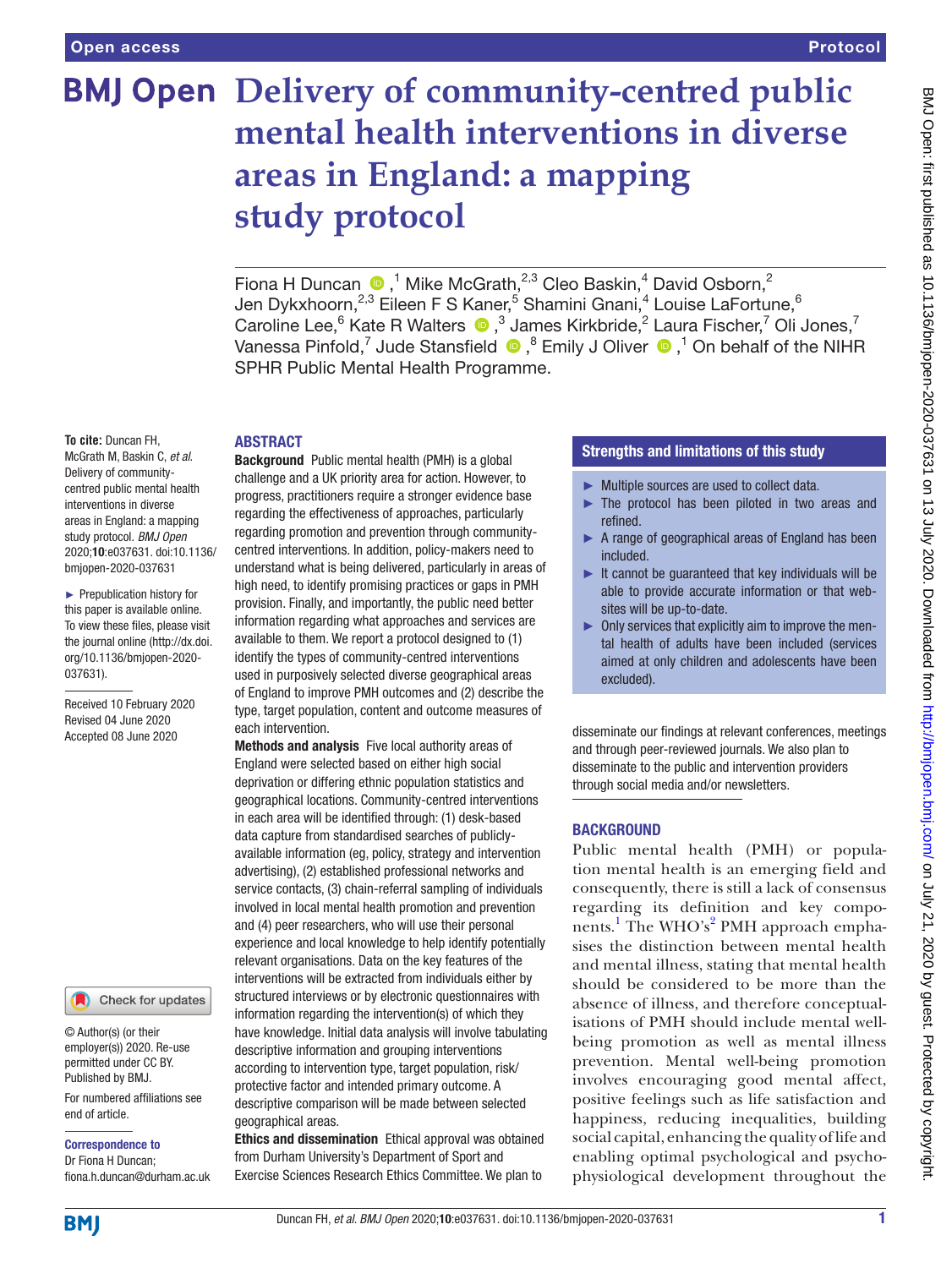life course. Mental illness prevention involves reducing the incidence, prevalence and recurrence of mental health problems, as well as reducing the risk factors and the impact of mental illness on the affected person.<sup>[2](#page-5-1)</sup> Consequently, WHO recommended in its mental health action plan several actions that focused on the promotion of positive mental health and emotional well-being as well as the prevention of mental health issues.<sup>[3](#page-5-2)</sup> Consistent with this, Public Health England (PHE), a UK Government agency, also conceptualises PMH as consisting of the promotion of well-being and good mental affect, and the prevention of mental health problems and suicide.<sup>[4](#page-5-3)</sup> A key aspect of PHE's approach to PMH is the recognition that mental health is a complex determinant of overall health and well-being and therefore actions that aim to minimise risk factors and enhance protective factors of mental health should be incorporated into a wide range of public health policies.<sup>[4](#page-5-3)</sup> In line with the viewpoint of WHO and PHE, the conceptualisation of PMH that will be adopted for this protocol includes adverse and posi-tive mental health.<sup>[5](#page-5-4)</sup>

Improving PMH is important as each year, in England, almost a quarter of adults experience at least one mental health problem<sup>[6](#page-5-5)</sup> and 17% experience a sub-threshold mental health problem. $6$  As well as the impact on the individual, this creates a substantial economic and social burden for the country as mental health problems have been reported to be associated with increased risk of physical illness<sup>78</sup> such as coronary heart disease,<sup>9</sup> increased mortality,<sup>[10](#page-5-8)</sup> higher rates of health risk behaviours such as smoking,<sup>11</sup> reduced life expectancy,<sup>12</sup> work absence,<sup>13</sup> unemployment, $^{14}$  homelessness<sup>15</sup> and reduced quality of life.[16](#page-5-14) Conversely, good mental well-being has been reported to be associated with reduced mental health problems<sup>[17](#page-5-15)</sup> and suicide,<sup>18</sup> reduced heart disease,<sup>19</sup> reduced mortality and increased life expectancy,<sup>20</sup> improved recovery from physical illness,<sup>21</sup> increased physical activity,<sup>22</sup> reduced absenteeism<sup>23</sup> increased productivity at work, higher income and stronger social relationships.<sup>[17](#page-5-15)</sup>

Despite the high prevalence of mental health problems, there has been chronic underinvestment in mental health prevention across the English National Health Service (NHS) in recent years $^{24}$  $^{24}$  $^{24}$  and provision of interventions and services that support PMH in local areas have been badly affected by austerity measures introduced by the UK government in 2010.<sup>25-27</sup> There is ongoing concern about how to promote PMH in areas experiencing deprivation, in particular.<sup>25-27</sup>

A range of policy documents and publications have highlighted the importance of addressing the modifiable determinants of PMH within communities.<sup>15 27-29</sup> These modifiable potential factors include both acute and chronic determinants such as economic disadvantage, $6^{80}$  debt and financial difficulties, $31-34$  unemployment, $^{14}$  social isolation and loneliness, $^{14}$  intimate partner violence, $35$  sedentary lifestyles, $36\,37$  fuel poverty, $38\,$  food insecurity,  $39\frac{40}{10}$  homelessness<sup>41</sup> and belonging to an ethnic

minority group and other groups that experience stigma/ marginalisation.<sup>14</sup>

If causal, such a wide range of inter-related modifiable factors suggests that a multitude of approaches may be needed to improve mental health. However, the current evidence base for the effectiveness and cost-effectiveness of community-centred PMH interventions for adults is limited[.42](#page-5-30) Promising examples of PMH interventions include workplace-based stress management interventions,[43](#page-5-31) community interventions for loneliness in older adults, $44\frac{45}{12}$  and welfare benefits and debt advice inter-ventions based on general practitioner practices.<sup>[46](#page-6-0)</sup> While these show promise to improve mental health and wellbeing outcomes, the precise 'active ingredients' of these interventions need further evidence.<sup>47</sup> Further, in order to progress the provision of PMH services and approaches we need to understand what is currently being delivered in local areas, so that the assets and capabilities available in different communities addressing modifiable determinants of mental health are accurately mapped. Specifically, we need to identify any promising practice, learning from existing (successful and unsuccessful) practice, inconsistencies, variations or gaps in service delivery and what evidence exists concerning the effect they have on meeting population needs. As part of a larger National Institute of Health Research (NIHR) funded programme through the School for Public Health Research (SPHR), the present study protocol aims to:

- 1. Identify the types of community-centred interventions used in purposively selected diverse geographical areas of England to improve PMH outcomes.
- 2. Describe the type, target population, risk/protective factor, content, reach, effectiveness, cost-effectiveness and intended outcome measures of each intervention.

# **METHODS**

# Study design

A mapping approach was undertaken to identify community-centred interventions across five selected areas of England.

# Selected areas of England

The following local authority areas of England have been selected: Redcar and Cleveland (North East), Cambridgeshire and Peterborough (East), Blackburn (North West) and Camden and Islington, Hammersmith and Fulham (Greater London).

The process of selecting these areas was as follows: (1) a long list of candidate local authority areas in the North East, North West, London and East of England was created to ensure that a wide geographic spread of areas were represented. (2) A range of statistics from the Office of National Statistics annual population survey regarding these local authority areas was examined, including statistics on deprivation. (3) The final areas were chosen as they have diverse social deprivation and/or ethnic populations, were proximal to research group institutions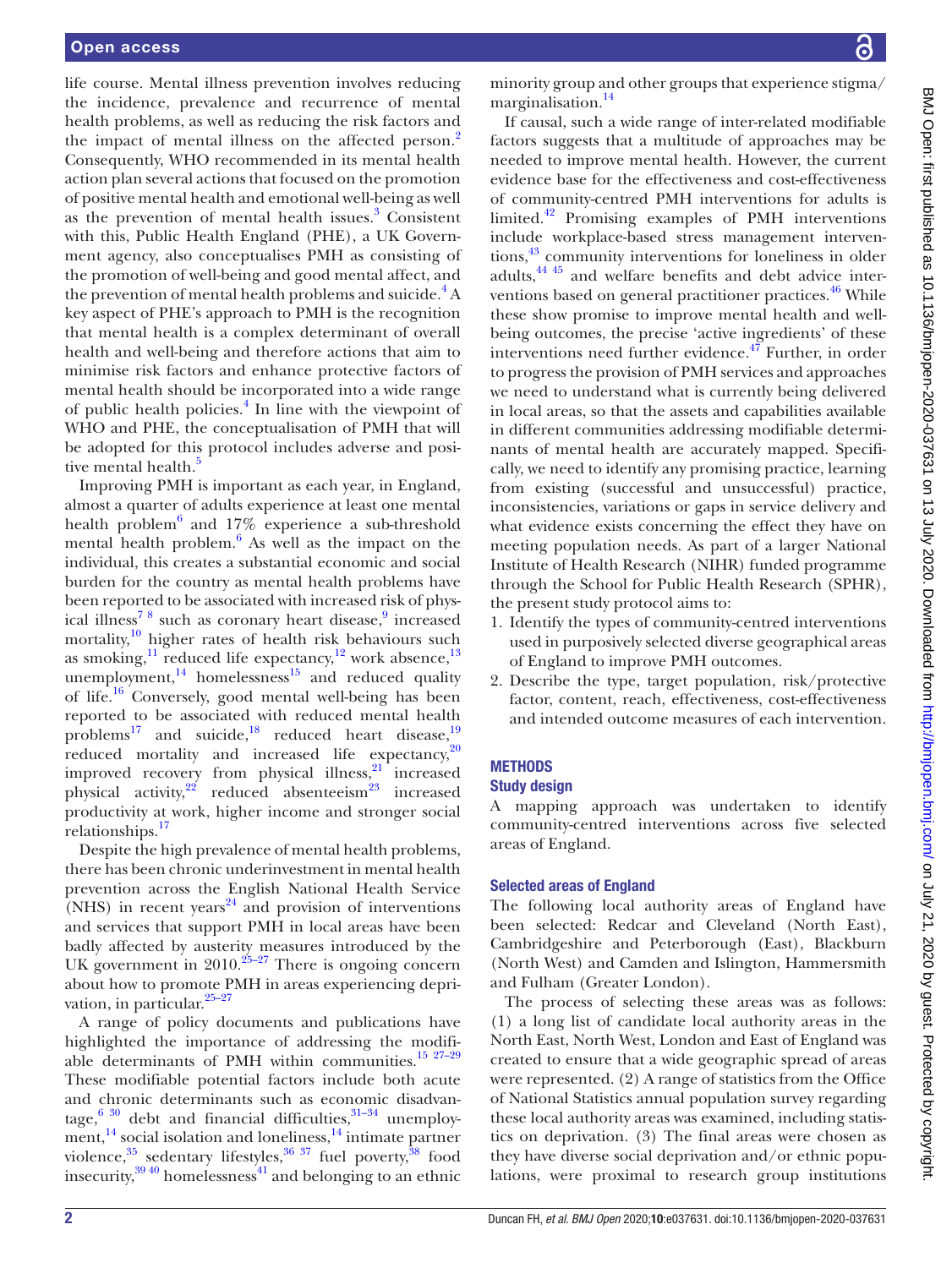associated with the NIHR SPHR and therefore, research group members could use established contacts with relevant local authority personnel to maximise response rates.

This protocol was piloted by mapping two of these selected areas (Redcar and Cleveland, Camden and Islington) between August 2019 and January 2020. We plan to have completed the mapping of the remaining areas by the end of May 2020.

### Inclusion and exclusion criteria

The following inclusion criteria will be applied to identify potential PMH interventions:

- ► Any intervention which explicitly aims to improve adult mental health and/or well-being. Such aims may be expressed as: to reduce social isolation, to improve emotional well-being, to increase happiness, to improve resilience, to decrease stress or to improve confidence and/or self-esteem. This aim does not have to be stated in materials that participants have access to for the intervention to be included, it could be stated verbally by an intervention provider. The intervention might consist of support, individual advice giving, signposting, activity groups, social groups or referral to community services. These programmes and interventions can be aimed at the general population or targeted at a specific subgroup that is, older people, particular ethnic minorities, people who have job insecurity/debt/housing problems. Interventions delivered by individuals within the community (eg, workshops and support groups) will be included.
- Any intervention which is delivered in, or available to residents of, the target local authority area, even if it is funded, delivered or managed within another local authority area or larger geographical area. Online and digital interventions will be included.
- Any intervention delivered by the government, the local authority, third sector organisations, social enterprises, the NHS (if non-clinical) or located in primary care settings (if non-clinical).
- ► Programmes and interventions that are available to local residents during the data collection period. An intervention will be excluded if, it is:
- A clinical mental health intervention or an intervention that is primarily aimed at people identified with a diagnosed or suspected mental health condition.
- ► A wholly (for-profit) private sector-funded intervention.
- ► An intervention that is exclusively aimed at children or adolescents, as this mapping exercise is focused on services for adults.
- ► Improving mental health and/or well-being is not one of the intervention's explicit aims (whether the aim is stated in writing or verbally by an intervention provider).

#### Data collection

Two types of information will be sought during the mapping exercise: (1) identification of relevant

interventions; (2) data on the key features of the identified services.

(1) Identification of interventions. Much information about local services is unpublished and available information online can rapidly become out of date. Therefore, we will use a range of approaches to create a list of interventions as exhaustive as possible, bringing together information from four sources: (a) first of all, desk-based internet searches of available information resources will be carried out. Local authority, relevant third sector, NHS and Clinical Commissioning Group websites will be searched for key policy documents, strategies, intervention advertising or guides to local services ([table](#page-3-0) 1). These sources will then be scrutinised for evidence of the existence of potentially relevant interventions. The following key search terms will then be entered into an internet search engine: public mental health interventions, community development, community capacity building, community activities, anxiety/depression/stress courses/groups/workshops, well-being workshops/courses/groups/activities/ sessions, life skills courses/classes, mental health promotion, mental health prevention and suicide prevention. Social media platforms will also be searched using these terms. Where available, the contact details of potentially relevant individuals and/or organisations were identified through these searches of available information resources and these general internet searches will be noted and followed-up by email or by telephone for further information about interventions or services that they deliver. (b) Directly approaching by email and telephone potential key informants in each area and requesting information on interventions that fit our inclusion criteria (suggested key informants are presented in [table](#page-3-0) 1). Potential informants include relevant contacts from the public health department of local authorities, Clinical Commissioning Groups, voluntary sector provider organisations and signposting services (eg, link workers or community navigators). The contact details of these informants will be obtained from the relevant organisation website or via previously established relationships between the research team and the organisation. (c) Chain-referral sampling (Snowballing). When individuals involved in local PMH promotion are contacted and respond with information for the study, then they will be asked if they could provide details of any other public mental health interventions or relevant organisations that they are aware of in the specified local authority area. (d) Peer researchers working within the mental health programme of the School for Public Health Research will use their personal experience of managing poor mental health and their local knowledge to assist in the identification of potentially relevant organisations or individuals. They will also contact these organisations to obtain information about services and follow-up with services already identified to obtain further information.

(2) Data on the key features of the interventions. After identifying eligible interventions, we will extract information from websites, local authority documents and key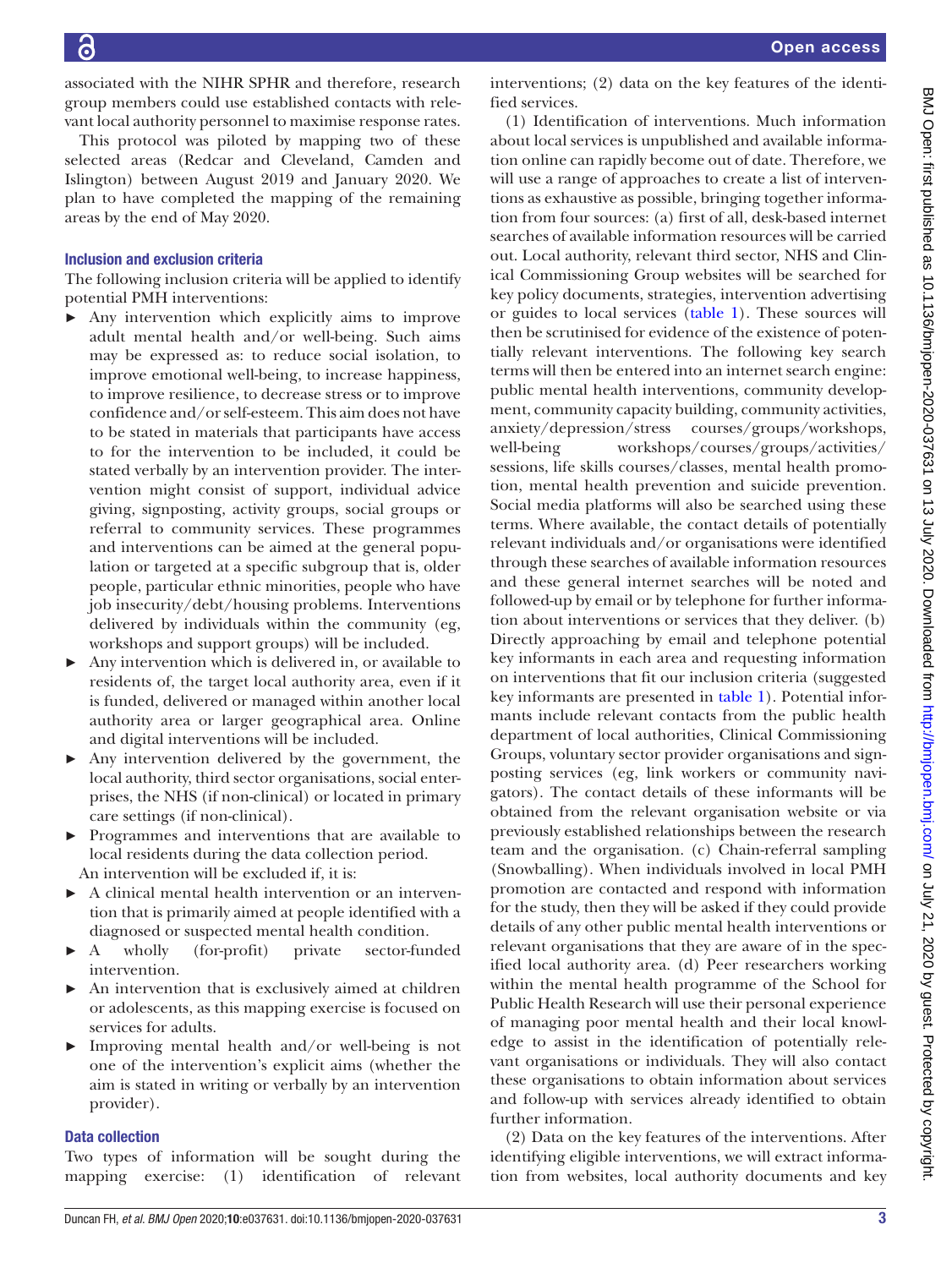► CALM—Campaign Against Living Miserably relevant organisations and individuals in two of the

<span id="page-3-0"></span>Table 1 Key policy, strategy and signposting documents from each selected area to be searched and examples of potential key local authority departments and organisations to be approached Key documents to be searched online Key local authority departments to be contacted Key third sector organisations to be contacted Public mental health strategy or action plan (eg, prevention concordat, THRIVE, suicide prevention action plan) ► Public health ► MIND ► Clinical Commissioning Groups (CCG) Annual Report and Accounts ► Housing ● Notation State Bureau ► Joint Health and Wellbeing Strategy ► Community safety ► Key Housing Associations ► Annual Public Health Report ► Community health ► Community Grants Organisation ► Joint Strategic Needs Assessment ► Social care ► Jobcentre Plus The local sustainability and transformation plan ► Adult education ► Age UK ► The Local Mental Health Strategy ► Libraries, arts and culture ► Age Concern ► Signposting documents, websites and guides to mental health services. Leisure and recreation 
■ Rethink Mental Illness ► Neighbourhood and communities ► Samaritans ► Together ► Carer's Trust

individuals. The list of data to extract ([box](#page-4-0) 1) was adapted from the TIDieR (Template for Intervention Description and Replication) checklist<sup>[48](#page-6-2)</sup> to be applicable for complex public health interventions. Data will be extracted from individuals either by structured interview or an electronic questionnaire with information regarding the intervention(s) of which they have knowledge.

# Data analysis

Descriptive information for each intervention will be tabulated. Interventions will be grouped according to their intervention type (examples of potential intervention types include signposting, befriending; legal or financial practical advice, education and advocacy; counselling, peer support, strategy and policy; activity/social group, green space/area regeneration), target population and intended primary outcome (eg, well-being or measures of mental distress). A descriptive comparison will be made between the selected geographical areas.

# Patient and public involvement statement

Peer researchers were recruited and coordinated by the McPin Foundation (a charity which aims to deliver more meaningful and more impactful patient and public involvement in every stage of mental health research). The peer research team was recruited to provide diverse perspectives based on their different localities, backgrounds, identities and lived experiences of mental health challenges. The role of this team is to ensure that the research conducted in the public mental health programme is in line with the lived experience of mental health and is relevant to the challenges that people face in their daily lives.

The peer researchers have been involved with the piloting of the protocol by helping to identify potentially

selected geographical areas that we intend to map and then contacting some of these organisations and individuals to gather information about PMH interventions they are delivering. We plan to have the peer researchers involved in a similar way when mapping the remaining selected geographical areas. They will also be involved in the analysis, write up and dissemination phases of the study. They will contribute to the writing of the study report and they will advise on the most effective approach of disseminating information to community groups, voluntary sector organisations, public health practitioners and other public stakeholders and will be involved in creating the content of the dissemination. This may include producing materials such as posters and leaflets, running workshops, using social media and their hashtag #IamPublicMentalHealth, and making vlogs or writing blogs.

# Ethics and dissemination

Ethical approval was obtained from Durham University's Department of Sport and Exercise Sciences Research Ethics Committee (application reference: SPORT-2019- 06-28T15:10:42-lxkc61). We plan to disseminate our findings at relevant conferences, meetings and through peer-reviewed journals. We will also disseminate our findings to the key personnel and organisations that participate in the study, to people who may benefit from identified interventions and the general public through social media, newsletters or local community groups. Finally, we will disseminate our findings through SPHR's PMH virtual stakeholder network which consists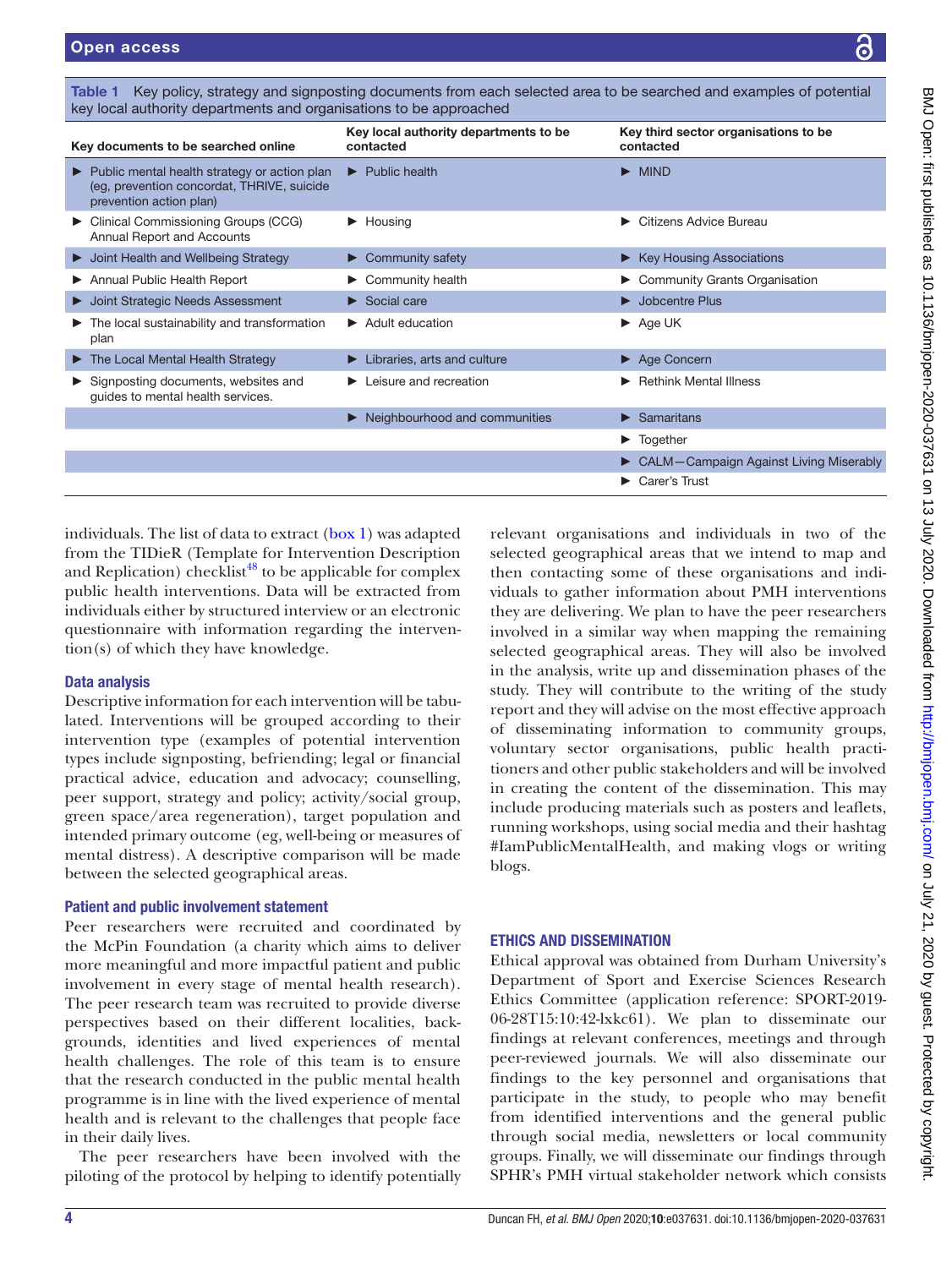# Box 1 Data to be extracted about each intervention if available (list adapted from the TIDieR (Template for Intervention Description and Replication) checklist)

- <span id="page-4-0"></span>1. Name of intervention.
- 2. Type of intervention (befriending; practical advice, education and advocacy; counselling; peer support; strategy or policy; activity/ social group).
- 3. Aims and objectives (eg, what problem or risk factor does the intervention seek to address).
- 4. What are the intended primary and secondary outcomes?
- 5. Description of the content of the intervention (what activities, procedures, processes take place, schedule, duration and intensity).
- 6. Target population (who is eligible to take part).
- 7. Geographical area of delivery.
- 8. Setting (eg, community centre, sports club and home-based).
- 9. What facilities, infrastructure and support are required to deliver intervention?
- 10. How is it delivered (online, one-to-one and in groups)?
- 11. Who delivers the intervention (expertise, background and training)?
- 12. Who is the provider?
- 13. How is it funded?
- 14. What is the funding period?
- 15. Has the intervention been evaluated?
- 16. If the intervention has been evaluated, are the following data available:
- ► What were the headline conclusions?
- ► What was the methodology?
- $\triangleright$  What were the participants characteristics, reach and uptake?
- ► What was the reported impact on outcomes, was there any feedback from service users?
- ► Were there any unintended consequences?
- ► Did people adhere to the intervention?
- ► Were there any issues with intervention fidelity (gaps in delivery, local adaptation, modification or personalisation)?
- $\blacktriangleright$  Is the intervention sustainable or scalable?
- Is the intervention cost-effective?

of academics, voluntary sector individuals, public health practitioners and public stakeholders.

# Strengths and limitations of this study **Strengths**

A major strength of this protocol is that it uses multiple sources to identify interventions and therefore increases the likelihood of all interventions in an area being discovered, including ones that the local authority or prominent third sector organisations are not aware of themselves. Another strength is that it has already been piloted in two of the selected areas, demonstrating its feasibility, and refinements have been made (eg, we decided to only include interventions that were available during data collection period due to feasibility issues of collecting information about interventions that were no longer being delivered). It is also a strength that diverse geographical areas across are included in this study, increasing the generalisability of the mapping results.

# **Limitations**

A potential weakness of the protocol is that there is no guarantee that key individuals who are approached for information will be willing or able to provide the most accurate and up-to-date information about interventions and services in their area. There is also the possibility that local authority and third sector websites may not be regularly updated or that there will be variations in their comprehensiveness. However, using more than one source to obtain information about each intervention should address these limitations. Two other potential limitations are that we are focused on interventions and services that are explicitly aiming to improve mental health and that we are excluding wholly private for-profit interventions. It is possible that many services are in existence that do have a positive effect on participants' mental health but it is either not their explicit aim or they are a private enterprise, for example, a cycling group, a yoga course, a tennis club or a dance class. It should also be noted that there are other domains of well-being that are not represented in the design of this protocol. It is also a limitation that no areas in the South West of England are included in this study.

Open access

#### Author affiliations

<sup>1</sup>Department of Sport and Exercise Sciences, Durham University, Durham, UK <sup>2</sup> Division of Psychiatry, UCL, London, UK

<sup>3</sup>Department of Primary Care and Population Health, UCL, London, UK <sup>4</sup>Department of Primary Care and Public Health, Imperial College, London, UK <sup>5</sup>Institute of Health and Society, Newcastle University, Newcastle upon Tyne, UK <sup>6</sup>Institute of Public Health, University of Cambridge, Cambridge, UK <sup>7</sup> McPin Foundation, London, UK

<sup>8</sup>Health Improvement Directorate, Public Health England, London, UK

Twitter David Osborn [@oosborn\\_ucl,](https://twitter.com/oosborn_ucl) James Kirkbride [@dr\\_jb\\_kirkbride](https://twitter.com/dr_jb_kirkbride) and Jude Stansfield [@JudeStansfield](https://twitter.com/JudeStansfield)

Acknowledgements The authors would like to sincerely thank all of the local authority and third sector staff and volunteers who gave up their time to contribute to this study. They would also like to thank peer researchers and the McPin Foundation for their invaluable help. DO is in part supported by the National Institute for Health Research (NIHR) Collaboration for Leadership in Applied Health Research and Care (CLAHRC) North Thames at Bart's Health NHS Trust and the University College London Hospitals National Institute for Health Research Biomedical Research Centre.The NIHR School for Public Health Research is a partnership between the Universities of Sheffield; Bristol; Cambridge; Imperial; and University College London; The London School for Hygiene and Tropical Medicine (LSHTM); LiLaC—a collaboration between the Universities of Liverpool and Lancaster; and Fuse—The Centre for Translational Research in Public Health a collaboration between Newcastle, Durham, Northumbria, Sunderland and Teesside Universities

Contributors EJO and DO are the principal investigators. JD is the programme manager. FHD, MM, EJO, SG, DO, KRW, LL, JD, EFSK, LF, OJ, VP and JS were involved with designing the protocol methods. FHD, MM, CB, CL, OJ and other local peer researchers will be involved with applying the protocol to collect data. JK, FHD, MM, LF, VP and CB will be involved with data analysis. FHD led on the writing and editing of the manuscript. All authors contributed to the writing and editing of the protocol for publication and read and approved the final manuscript.

Funding This project is funded by the National Institute for Health Research (NIHR) School for Public Health Research (SPHR) (Grant Reference Number PD-SPH-2015).

Disclaimer The views expressed are those of the author(s) and not necessarily those of the NIHR or the Department of Health and Social Care.

Competing interests None declared.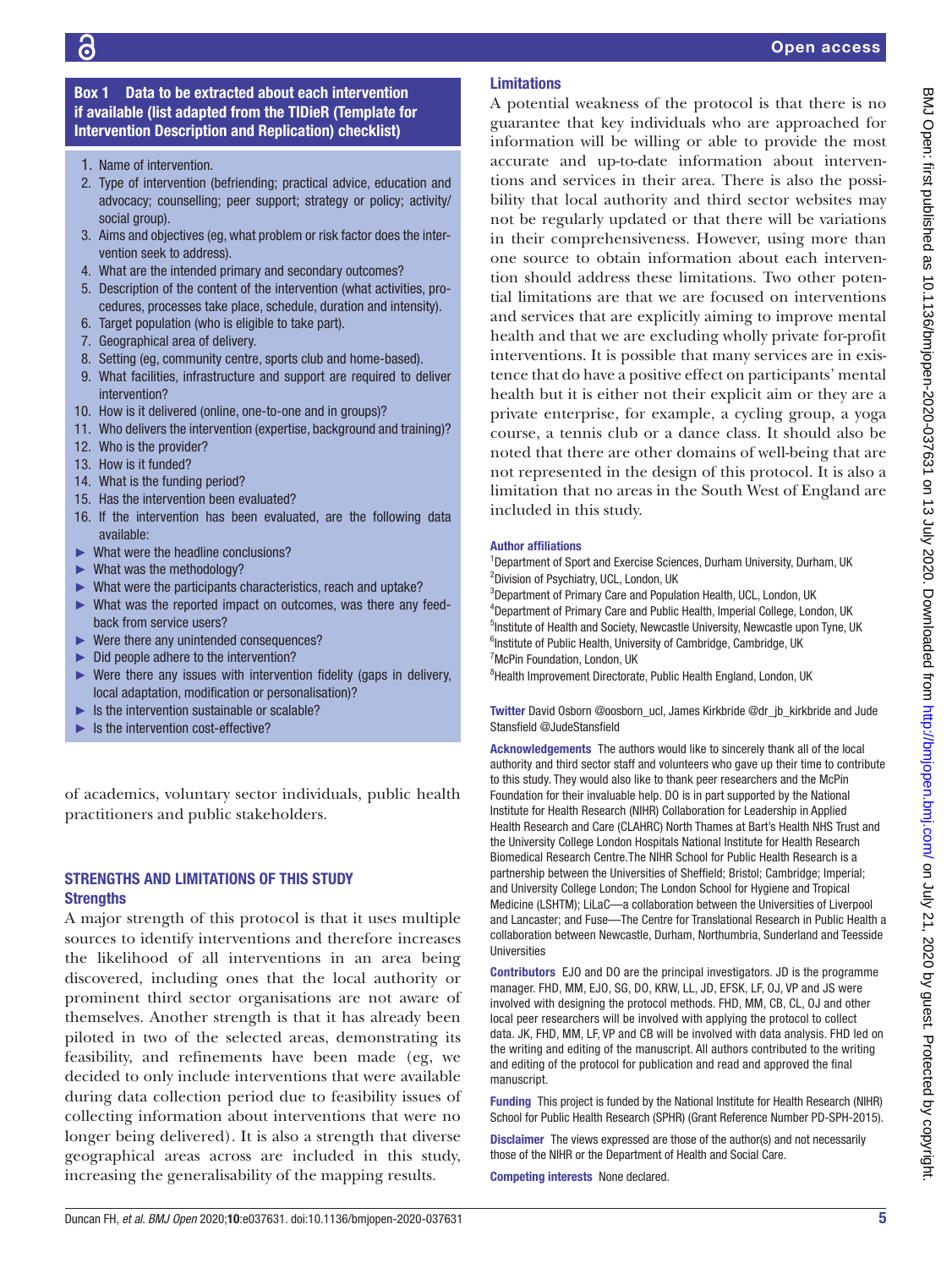Patient consent for publication Not required.

Provenance and peer review Not commissioned; externally peer reviewed.

Open access This is an open access article distributed in accordance with the Creative Commons Attribution 4.0 Unported (CC BY 4.0) license, which permits others to copy, redistribute, remix, transform and build upon this work for any purpose, provided the original work is properly cited, a link to the licence is given, and indication of whether changes were made. See: [https://creativecommons.org/](https://creativecommons.org/licenses/by/4.0/) [licenses/by/4.0/.](https://creativecommons.org/licenses/by/4.0/)

#### ORCID iDs

Fiona H Duncan <http://orcid.org/0000-0002-4929-5685> Kate R Walters <http://orcid.org/0000-0003-2173-2430> Jude Stansfield <http://orcid.org/0000-0002-7989-5630> Emily J Oliver <http://orcid.org/0000-0002-1795-8448>

#### **REFERENCES**

- <span id="page-5-0"></span>1 Davies SC, Mehta N. Public mental health: evidence to policy. *[World](http://dx.doi.org/10.1002/wps.20188)  [Psychiatry](http://dx.doi.org/10.1002/wps.20188)* 2015;14:44–5.
- <span id="page-5-1"></span>2 World Health Organisation. *Prevention of mental disorders: effective interventions and policy options. summary report*. Geneva: World Health Organisation, 2004.
- <span id="page-5-2"></span>3 World Health Organisation. *Mental health action plan 2013-2020*. Geneva: World Health Organisation, 2013.
- <span id="page-5-3"></span>4 Walker IF, Stansfield J, Makurah L, *et al*. Delivering national public mental health – experience from England. *[J Public Ment Health](http://dx.doi.org/10.1108/JPMH-06-2018-0032)* 2019;18:112–23.
- <span id="page-5-4"></span>5 Remes O, Lafortune L, Brayne C, *et al*. State-Of-The-Art review examining the key determinants of population mental health across the life course, as well as policy and practice guidance on this topic. prospero 2019 CRD42019138753. Available: [http://www.crd.york.ac.](http://www.crd.york.ac.uk/PROSPERO/display_record.php?ID=CRD42019138753) [uk/PROSPERO/display\\_record.php?ID=CRD42019138753](http://www.crd.york.ac.uk/PROSPERO/display_record.php?ID=CRD42019138753)
- <span id="page-5-5"></span>6 McManus S, Meltzer H, Brugha T. *Adult psychiatric morbidity in England, 2007. Results of a household survey*. Health and Social Information Centre, Social Care Statistics, 2009.
- <span id="page-5-6"></span>7 Prince M, Patel V, Saxena S, *et al*. No health without mental health. *[The Lancet](http://dx.doi.org/10.1016/S0140-6736(07)61238-0)* 2007;370:859–77.
- 8 Matheson FI, Smith KLW, Moineddin R, *et al*. Mental health status and gender as risk factors for onset of physical illness over 10 years. *[J Epidemiol Community Health](http://dx.doi.org/10.1136/jech-2013-202838)* 2014;68:64–70.
- <span id="page-5-7"></span>9 Gan Y, Gong Y, Tong X, *et al*. Depression and the risk of coronary heart disease: a meta-analysis of prospective cohort studies. *[BMC](http://dx.doi.org/10.1186/s12888-014-0371-z)  [Psychiatry](http://dx.doi.org/10.1186/s12888-014-0371-z)* 2014;14:371.
- <span id="page-5-8"></span>10 Russ TC, Stamatakis E, Hamer M, *et al*. Association between psychological distress and mortality: individual participant pooled analysis of 10 prospective cohort studies. *[BMJ](http://dx.doi.org/10.1136/bmj.e4933)* 2012;345:e4933.
- <span id="page-5-9"></span>11 McManus S, Meltzer H, Campion J. *Cigarette smoking and mental health in England. data from the adult psychiatric morbidity survey*. London: National Centre for Social Research, 2010.
- <span id="page-5-10"></span>12 Walker ER, McGee RE, Druss BG. Mortality in mental disorders and global disease burden implications: a systematic review and metaanalysis. *[JAMA Psychiatry](http://dx.doi.org/10.1001/jamapsychiatry.2014.2502)* 2015;72:334–41.
- <span id="page-5-11"></span>13 ONS Sickness absence in the labour market. Office for national statistics, 2017. Available: [https://www.ons.gov.uk/employmentan](https://www.ons.gov.uk/employmentandlabourmarket/peopleinwork/labourproductivity/articles/sicknessabsenceinthelabourmarket/2016) [dlabourmarket/peopleinwork/labourproductivity/articles/sickness](https://www.ons.gov.uk/employmentandlabourmarket/peopleinwork/labourproductivity/articles/sicknessabsenceinthelabourmarket/2016) [absenceinthelabourmarket/2016](https://www.ons.gov.uk/employmentandlabourmarket/peopleinwork/labourproductivity/articles/sicknessabsenceinthelabourmarket/2016) [Accessed 9 Dec 2019].
- <span id="page-5-12"></span>14 McManus S, Bebbington P, Jenkins R, *et al*. *Mental health and wellbeing in England: adult psychiatric morbidity survey 2014*. Leeds: NHS Digital, 2016.
- <span id="page-5-13"></span>15 Campion J. *Public mental health: evidence practice and commissioning*. Royal Society for Public Health, 2019.
- <span id="page-5-14"></span>16 Department of Health. *No health without mental health: a crossgovernment mental health outcomes strategy for people of all ages*, 2011.
- <span id="page-5-15"></span>17 Lyubomirsky S, King L, Diener E. The benefits of frequent positive affect: does happiness lead to success? *[Psychol Bull](http://dx.doi.org/10.1037/0033-2909.131.6.803)* 2005a;131:803–55.
- <span id="page-5-16"></span>18 Koivumaa-Honkanen H, Honkanen R, Viinamäki H, *et al*. Life satisfaction and suicide: a 20-year follow-up study. *[Am J Psychiatry](http://dx.doi.org/10.1176/appi.ajp.158.3.433)* 2001;158:433–9.
- <span id="page-5-17"></span>19 Davidson KW, Mostofsky E, Whang W. Don't worry, be happy: positive affect and reduced 10-year incident coronary heart

disease: the Canadian Nova Scotia Health Survey. *[Eur Heart J](http://dx.doi.org/10.1093/eurheartj/ehp603)* 2010;31:1065–70.

- <span id="page-5-18"></span>20 Chida Y, Steptoe A. Positive psychological well-being and mortality: a quantitative review of prospective observational studies. *[Psychosom Med](http://dx.doi.org/10.1097/PSY.0b013e31818105ba)* 2008;70:741–56.
- <span id="page-5-19"></span>21 Lamers SMA, Bolier L, Westerhof GJ, *et al*. The impact of emotional well-being on long-term recovery and survival in physical illness: a meta-analysis. *[J Behav Med](http://dx.doi.org/10.1007/s10865-011-9379-8)* 2012;35:538–47.
- <span id="page-5-20"></span>22 Kim ES, Kubzansky LD, Soo J, *et al*. Maintaining healthy behavior: a prospective study of psychological well-being and physical activity. *[Ann Behav Med](http://dx.doi.org/10.1007/s12160-016-9856-y)* 2017;51:337–47.
- <span id="page-5-21"></span>23 Tenney ER, Poole JM, Diener E. Does positivity enhance work performance?: Why, when, and what we don't know. *[Res Organ](http://dx.doi.org/10.1016/j.riob.2016.11.002)  [Behav](http://dx.doi.org/10.1016/j.riob.2016.11.002)* 2016;36:27–46.
- <span id="page-5-22"></span>24 Mental Health Taskforce. *The five year forward view for mental health*, 2016.
- <span id="page-5-23"></span>25 Cummins I. The impact of austerity on mental health service provision: a UK perspective. *[Int J Environ Res Public Health](http://dx.doi.org/10.3390/ijerph15061145)* 2018;15:1145.
- 26 Mattheys K. The coalition, austerity and mental health. *[Disabil Soc](http://dx.doi.org/10.1080/09687599.2014.1000513)* 2015;30:475–8.
- 27 Faculty of Public Health and Mental Health Foundation. *Better mental health for all: a public health approach to mental health improvement*. London, 2016.
- 28 Burstow P, Newbigging K, Tew J, *et al*. *Investing in a resilient generation: keys to a mentally Prosperous nation*. Birmingham: University of Birmingham, 2018.
- 29 Royal College of Psychiatrists. *Royal College of psychiatrists position statement.No health without public mental health: the case for action*. London: Royal College of Psychiatrists, 2010.
- 30 Moreno-Peral P, Conejo-Cerón S, Motrico E, *et al*. Risk factors for the onset of panic and generalised anxiety disorders in the general adult population: a systematic review of cohort studies. *[J Affect Disord](http://dx.doi.org/10.1016/j.jad.2014.06.021)* 2014;168:337–48.
- <span id="page-5-24"></span>31 Richardson T, Elliott P, Roberts R. The relationship between personal unsecured debt and mental and physical health: a systematic review and meta-analysis. *[Clin Psychol Rev](http://dx.doi.org/10.1016/j.cpr.2013.08.009)* 2013;33:1148–62.
- 32 Meltzer H, Bebbington P, Brugha T, *et al*. The relationship between personal debt and specific common mental disorders. *[Eur J Public](http://dx.doi.org/10.1093/eurpub/cks021)  [Health](http://dx.doi.org/10.1093/eurpub/cks021)* 2013;23:108–13.
- 33 Dijkstra-Kersten SMA, Biesheuvel-Leliefeld KEM, van der Wouden JC, *et al*. Associations of financial strain and income with depressive and anxiety disorders. *[J Epidemiol Community Health](http://dx.doi.org/10.1136/jech-2014-205088)* 2015;69:660–5.
- 34 Howden-Chapman PL, Chandola T, Stafford M, *et al*. The effect of housing on the mental health of older people: the impact of lifetime housing history in Whitehall II. *[BMC Public Health](http://dx.doi.org/10.1186/1471-2458-11-682)* 2011;11:682 [https://whatworkswellbeing.org/product/tackling-loneliness-full](https://whatworkswellbeing.org/product/tackling-loneliness-full-review/)[review/](https://whatworkswellbeing.org/product/tackling-loneliness-full-review/)
- <span id="page-5-25"></span>35 Jonas S, Khalifeh H, Bebbington PE, *et al*. Gender differences in intimate partner violence and psychiatric disorders in England: results from the 2007 adult psychiatric morbidity survey. *[Epidemiol](http://dx.doi.org/10.1017/S2045796013000292)  [Psychiatr Sci](http://dx.doi.org/10.1017/S2045796013000292)* 2014;23:189–99.
- <span id="page-5-26"></span>36 Teychenne M, Costigan SA, Parker K. The association between sedentary behaviour and risk of anxiety: a systematic review. *[BMC](http://dx.doi.org/10.1186/s12889-015-1843-x)  [Public Health](http://dx.doi.org/10.1186/s12889-015-1843-x)* 2015;15:513.
- 37 Zhai L, Zhang Y, Zhang D. Sedentary behaviour and the risk of depression: a meta-analysis. *[Br J Sports Med](http://dx.doi.org/10.1136/bjsports-2014-093613)* 2015;49:705–9.
- <span id="page-5-27"></span>38 Harris J, Hall J, Meltzer H, *et al*. *Health, mental health and housing conditions in England*. London: Eaga Charitable Trust and NatCen, 2010. [http://natcen.ac.uk/media/23582/health-mental-health](http://natcen.ac.uk/media/23582/health-mental-health-housing.pdf)[housing.pdf](http://natcen.ac.uk/media/23582/health-mental-health-housing.pdf)
- <span id="page-5-28"></span>39 Jones AD. Food insecurity and mental health status: a global analysis of 149 countries. *[Am J Prev Med](http://dx.doi.org/10.1016/j.amepre.2017.04.008)* 2017;53:264–73.
- 40 Power M, Uphoff E, Kelly B, *et al*. Food insecurity and mental health: an analysis of routine primary care data of pregnant women in the born in Bradford cohort. *[J Epidemiol Community Health](http://dx.doi.org/10.1136/jech-2016-207799)* 2017;71:324–8.
- <span id="page-5-29"></span>41 Hodgson KJ, Shelton KH, van den Bree MBM. Mental health problems in young people with experiences of homelessness and the relationship with health service use: a follow-up study. *[Evid Based](http://dx.doi.org/10.1136/eb-2014-101810)  [Ment Health](http://dx.doi.org/10.1136/eb-2014-101810)* 2014;17:76–80.
- <span id="page-5-30"></span>42 Public Health England. *A guide to community-centred approaches for health and wellbeing. full report*. London, 2015.
- <span id="page-5-31"></span>43 Richardson KM, Rothstein HR. Effects of occupational stress management intervention programs: a meta-analysis. *[J Occup](http://dx.doi.org/10.1037/1076-8998.13.1.69)  [Health Psychol](http://dx.doi.org/10.1037/1076-8998.13.1.69)* 2008;13:69–93.
- <span id="page-5-32"></span>44 Goldie I, Grant S. *Brighter futures: supporting mental health in later life*. London: Mental Health Foundation, 2011. [https://www.](https://www.mentalhealth.org.uk/sites/default/files/Brighter_Futures_Report.pdf) [mentalhealth.org.uk/sites/default/files/Brighter\\_Futures\\_Report.pdf](https://www.mentalhealth.org.uk/sites/default/files/Brighter_Futures_Report.pdf)